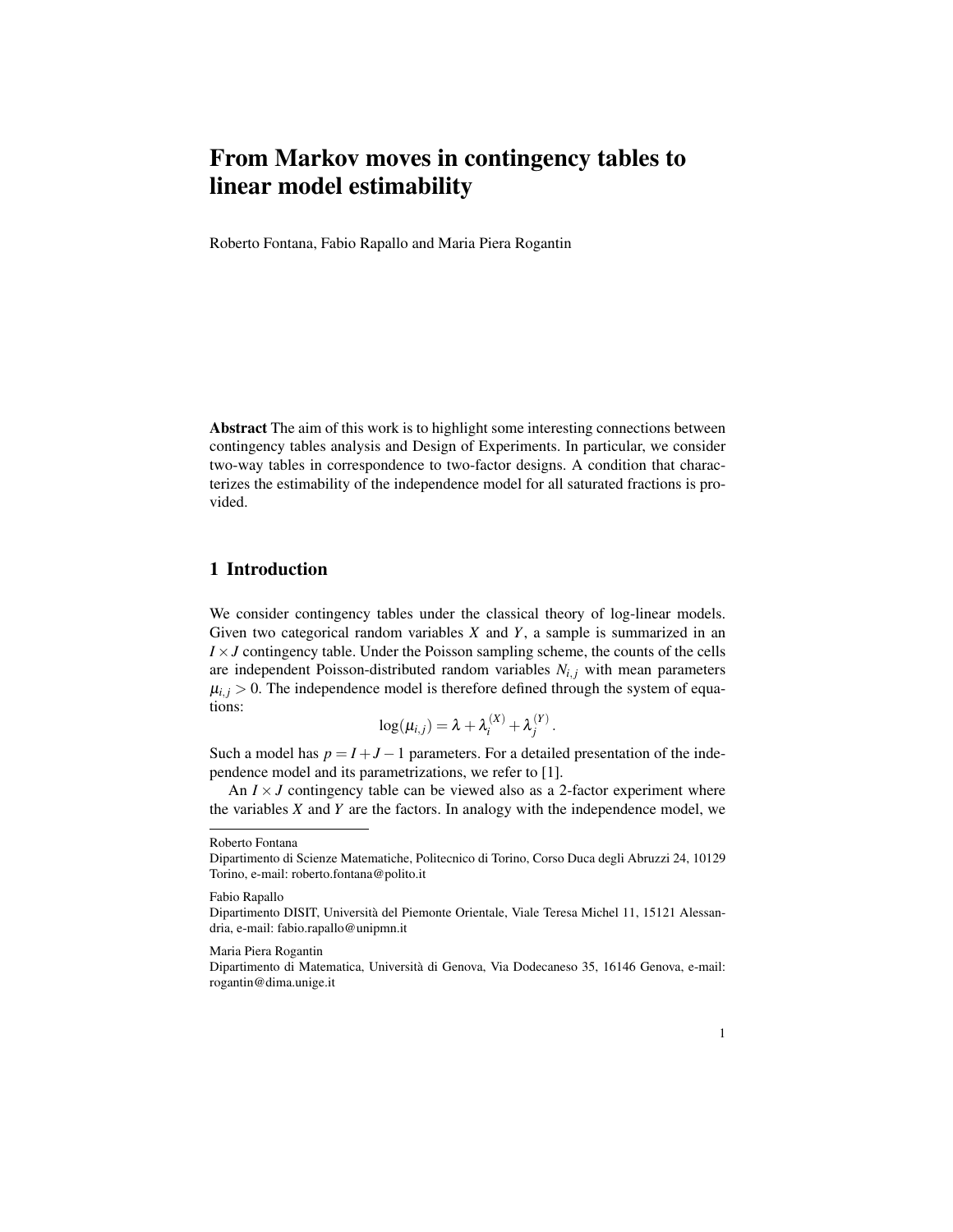consider linear models with the constant and the simple effects estimated through *saturated* fractions with  $p = I + J - 1$  points.

The connections between tables and designs have been already explored in [3], where the focus was on the generation of all sudoku games. Here, we explore a different kind of connection, studying the estimability of saturated models.

## 2 Results

The design matrix of the independence model for  $I \times J$  tables, under a suitable parametrization, is a full-rank matrix with dimensions  $IJ \times (I + J - 1)$ :

$$
A = (a_0 | r_1 | \ldots | r_{I-1} | c_1 | \ldots | c_{J-1}),
$$

where  $a_0$  is a column vector of 1's,  $r_1, \ldots, r_{I-1}$  are the indicator vectors of the first  $(I-1)$  rows, and  $c_1, \ldots, c_{J-1}$  are the indicator vectors of the first  $(J-1)$  columns. For instance, in the case of  $3 \times 3$  tables, the design matrix is:

$$
A = \begin{pmatrix} 1,1 \\ 1,2 \\ 1,3 \\ 2,1 \end{pmatrix} \begin{pmatrix} 1 & 1 & 0 & 1 & 0 \\ 1 & 1 & 0 & 0 & 1 \\ 1 & 1 & 0 & 0 & 0 \\ 1 & 0 & 1 & 1 & 0 \\ 1 & 0 & 1 & 1 & 0 \\ 2,3 & 1 & 0 & 1 & 0 \\ 3,1 & 1 & 0 & 0 & 1 \\ 3,2 & 1 & 0 & 0 & 0 \\ 3,3 & 1 & 0 & 0 & 0 \end{pmatrix}
$$

.

As the parameter vector is a point of the space  $\mathbb{R}^p$ , the minimum number of points needed to estimate the parameters is *p*. The problem is therefore to determine the subsets  $\mathscr S$  with exactly  $p$  cells that yield a non-singular submatrix. This problem is not trivial. For instance, let us consider the following  $3 \times 3$  configurations with  $p = I + J - 1 = 5$  cells, where  $\star$  stands for a chosen cell.

$$
\mathscr{S}_1 = \begin{bmatrix} \star & \star & - \\ \star & \star & - \\ - & - & \star \end{bmatrix} \qquad \qquad \mathscr{S}_2 = \begin{bmatrix} \star & \star & - \\ - & \star & - \\ - & \star & \star \end{bmatrix}.
$$

 $\mathscr{S}_1$  and  $\mathscr{S}_2$  have a different behavior. In fact, the corresponding submatrices are:

|                                                     | $(1,1)$ $\begin{pmatrix} 1 & 1 & 0 & 1 & 0 \\ 1 & 1 & 0 & 0 & 1 \end{pmatrix}$                                    |                                                                                                          | $(1,1)$ $(1 1 0 1 0)$<br>$(1,2)$ $(1 1 0 0 1)$ |
|-----------------------------------------------------|-------------------------------------------------------------------------------------------------------------------|----------------------------------------------------------------------------------------------------------|------------------------------------------------|
| $A_{\mathscr{S}_1} = (2,1) \mid 1\;0\;1\;1\;0 \mid$ |                                                                                                                   | $A_{\mathscr{S}_2} = (2,2) \begin{bmatrix} 1 & 0 & 1 & 0 & 1 \\ 3 & 2 & 1 & 0 & 0 & 0 & 1 \end{bmatrix}$ |                                                |
|                                                     | $\begin{pmatrix} 2,2 \\ 3,3 \end{pmatrix}$ $\begin{pmatrix} 1 & 0 & 1 & 0 & 1 \\ 1 & 0 & 0 & 0 & 0 \end{pmatrix}$ |                                                                                                          |                                                |
|                                                     |                                                                                                                   |                                                                                                          | $(3,3)$ (10000)                                |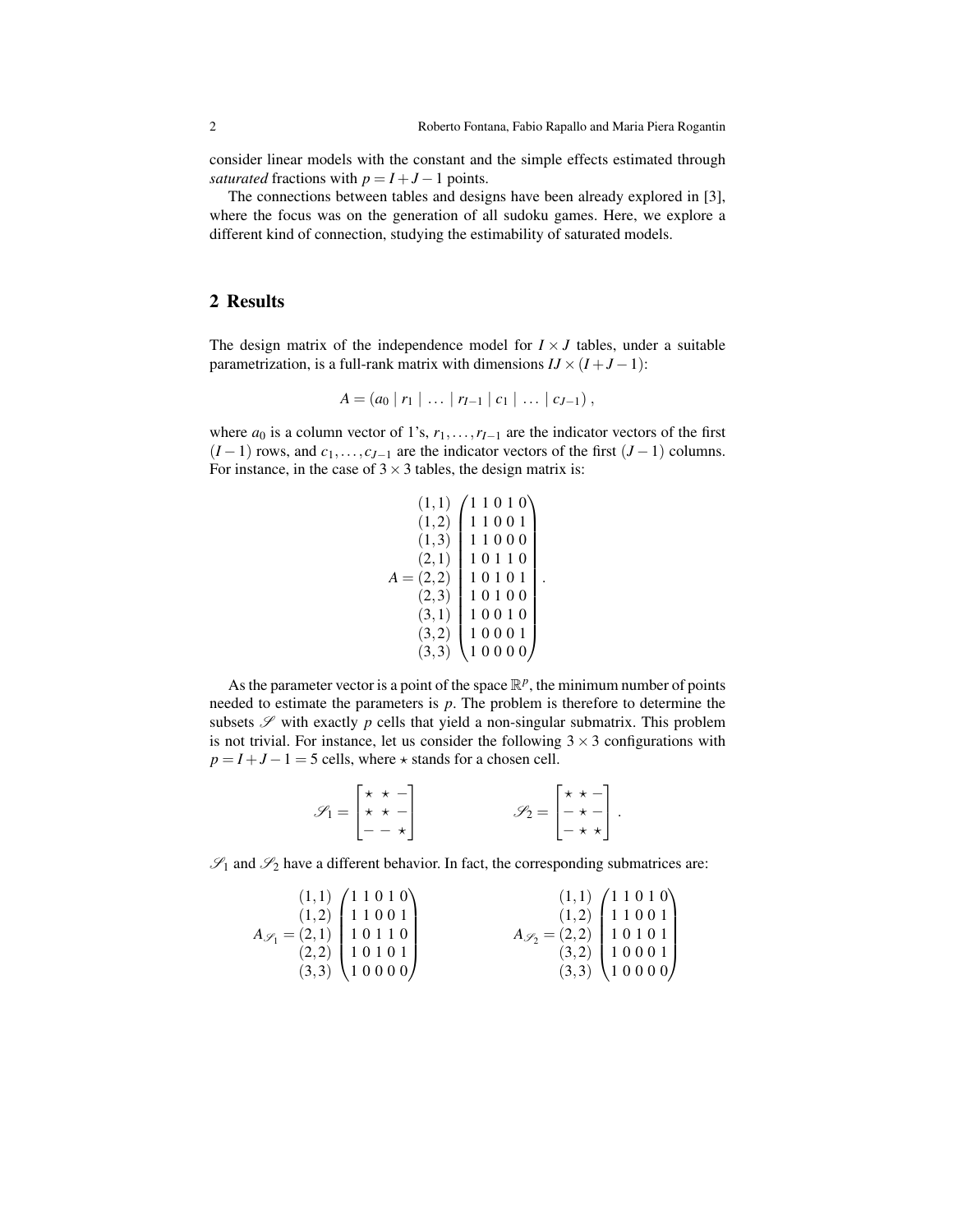with  $\det(A_{\mathscr{S}_1}) = 0$  and  $\det(A_{\mathscr{S}_1}) = -1$ . The difference between the two configurations is that the former contains a cycle, while the latter does not.

**Definition 1.** A *k*-cycle ( $k \ge 2$ ) is a subset of 2*k* cells in a  $k \times k$  subtable such that there are exactly 2 cells in each row and in each column.

The *k*-cycles have a special meaning in Algebraic Statistics in order to enumerate all tables with fixed margins (i.e., the tables in the Fréchet class). Recall that a Markov basis is a set of moves which makes connected each pair of tables with the same margins. It is well known that the basic moves of the form  $\frac{+1}{-1}$  +1 for all  $2 \times 2$  submatrices of the table form a Markov basis, and their supports are just the 2-cycles. It is easy to see a 2-cycle in the configuration  $\mathcal{S}_1$  above.

Moreover, filling a *k*-cycle with appropriate  $+1$ 's and  $-1$ 's we obtain a move which preserves the marginal totals. For further details on the relations between the cycles and the Markov bases for the independence model, see [2] and [5].

The connections between the cycles and the factorial designs are established in the following results. We recall the definition of Orthogonal Array, see [4], as a fraction  $\mathscr F$  of the full factorial design  $\mathscr D \equiv \mathscr D_1 \times \ldots \times \mathscr D_m$ , where each factor  $\mathscr D_i$  has  $n_i$  levels,  $i = 1, \ldots, m$ .

Definition 2. A fraction  $\mathcal F$  of a design  $\mathcal D$  is a *mixed orthogonal array* of strength *t* if it factorially projects onto any *I*-factors,  $I = \{i_1, \ldots, i_t\}$ , with  $\#I = t$ . *Factorially projects onto I factors* means that the projections of the fraction  $\mathcal F$  over the *I* factors contain each *t*-tuple of  $\mathcal{D}_{i_1} \times \ldots \times \mathcal{D}_{i_t}$  the same number  $\alpha_I > 0$  of times.

We denote a fraction  $\mathscr F$  that satisfies Definition 2 and such that  $\#\mathscr F = n$  by  $OA(n, n_1 \times \ldots \times n_m, t)$ . We get the following proposition.

**Proposition 1.** *A k-cycle*  $(k > 2)$  *is:* 

- *an*  $OA(2k, k \times k, t)$  *where t* = 2 *if*  $k = 2$  *and t* = 1 *if*  $k \ge 3$ ;
- *the union of two disjoint orthogonal arrays*  $OA(k, k \times k, 1)$ *.*

The relation between the *k*-cycles and the non-estimability of linear models is established in the following theorem.

**Theorem 1.** A subset  $\mathcal S$  with p points yields a non-singular design matrix if and *only if it does not contains cycles.*

#### 3 Examples and discussion

We illustrate the above theory by a simple example. Let us consider the following configuration  $\mathscr S$  for a 5  $\times$  5 table. It contains a 4-cycle in the first 4 rows and the first 4 columns, hence it defines a singular design matrix: